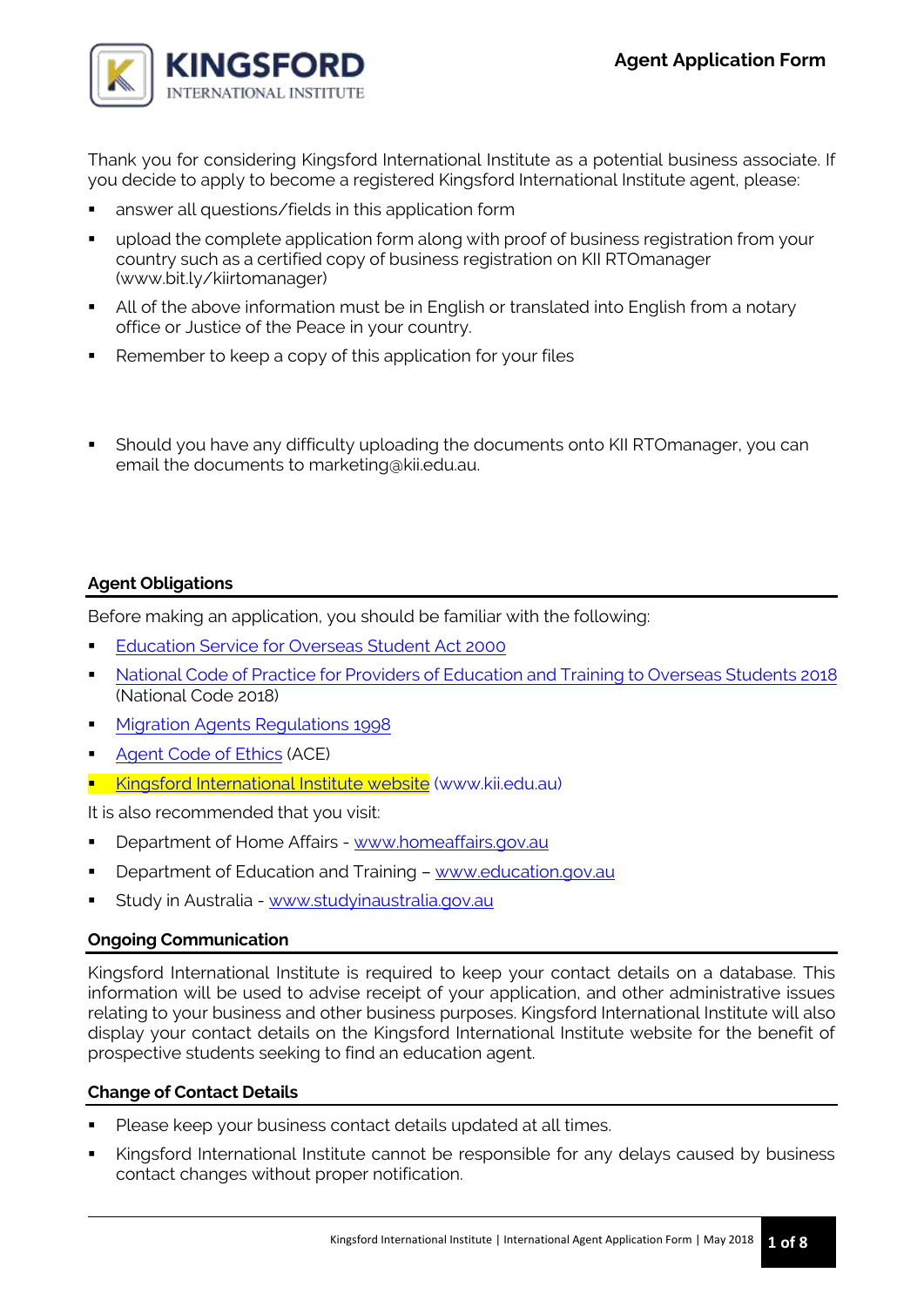

 To update your business contact, please, contact Kingsford International Institute via telephone or email. Change of contact details can also be provided to Kingsford International Institute staff during personal visits.

# **Application Assessment and Outcome**

The standard processing time for an application is 5 to 10 working days from the receipt of a complete application. If you do not provide all of the information required or provided only partial information, your application may be delayed.

Incomplete applications will only be held by Kingsford International Institute for 60 days from the date of advising that the application requires further information. After 60 days, your application will be securely discarded.

If your application is approved, Kingsford International Institute will:

- o send you a *Certificate of Appointment* as evidence of registration, and
- o send you a copy of the Education Agent Agreement for your signature.

(You will be requested to retain a copy for your records and send the other to Kingsford International Institute)

If your application is not approved, Kingsford International Institute will:

o send you a letter via email advising of this outcome, and securely discard your original application.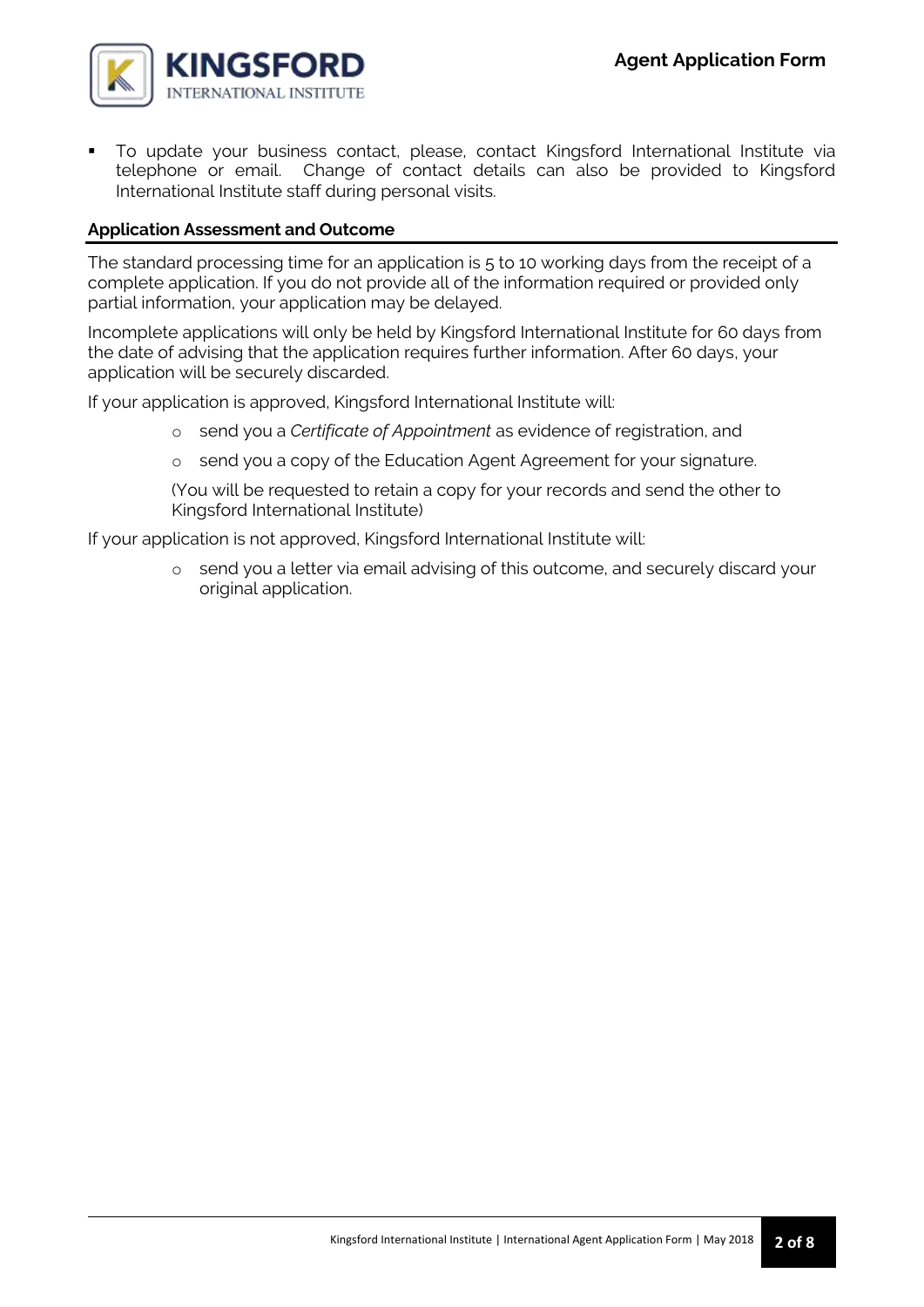

| <b>Education Agent - Application Form</b>                         |       |  |  |                        |               |  |
|-------------------------------------------------------------------|-------|--|--|------------------------|---------------|--|
| <b>Agent Name</b>                                                 |       |  |  |                        |               |  |
| <b>Business Trading</b><br><b>Name</b>                            |       |  |  |                        |               |  |
| <b>Business Registration</b><br><b>Number</b>                     |       |  |  |                        |               |  |
| <b>Business Registration</b><br><b>Authority</b>                  |       |  |  |                        |               |  |
| <b>MARA Code</b>                                                  |       |  |  |                        |               |  |
| <b>Postal Address</b>                                             |       |  |  |                        |               |  |
|                                                                   |       |  |  |                        |               |  |
| Country                                                           |       |  |  |                        |               |  |
| <b>Business Address</b>                                           |       |  |  |                        |               |  |
| (If not the same as<br>postal address)                            |       |  |  |                        |               |  |
| Country                                                           |       |  |  |                        |               |  |
| <b>Telephone Contact</b>                                          | Phone |  |  |                        | <b>Mobile</b> |  |
| <b>Email Address</b>                                              |       |  |  |                        |               |  |
| <b>Number of Years in</b><br><b>Operation</b>                     |       |  |  | <b>Number of Staff</b> |               |  |
| <b>Description of your major Business activities:</b>             |       |  |  |                        |               |  |
|                                                                   |       |  |  |                        |               |  |
| Membership details of professional associations                   |       |  |  |                        |               |  |
|                                                                   |       |  |  |                        |               |  |
| Details of specific International recruitment training undertaken |       |  |  |                        |               |  |
|                                                                   |       |  |  |                        |               |  |
|                                                                   |       |  |  |                        |               |  |
|                                                                   |       |  |  |                        |               |  |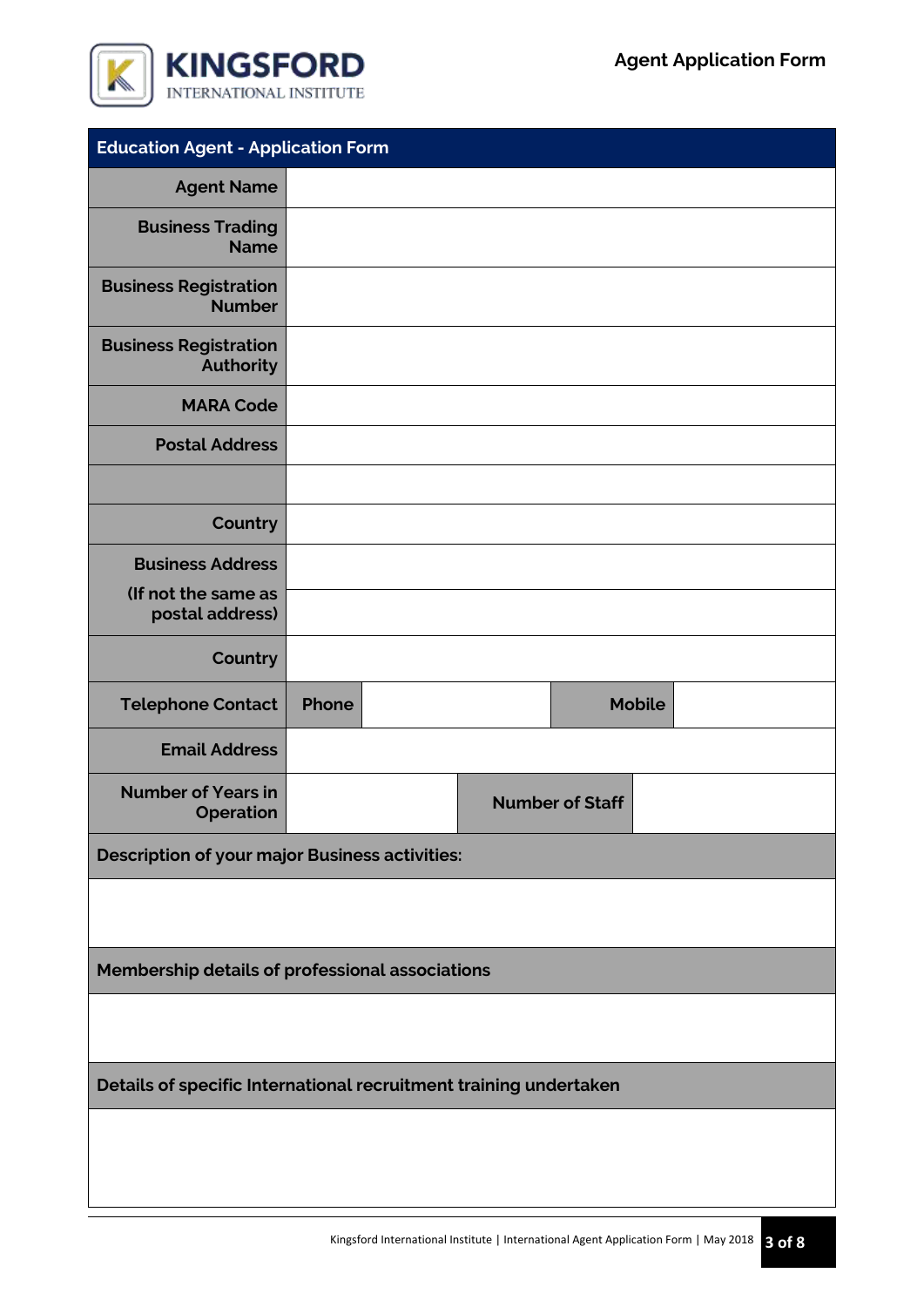

 $\overline{\phantom{a}}$ 

| Please list and provide the address of your offices located overseas (if any)                                        |                    |                                                    |    |                   |  |               |  |
|----------------------------------------------------------------------------------------------------------------------|--------------------|----------------------------------------------------|----|-------------------|--|---------------|--|
| 1.                                                                                                                   |                    |                                                    | 2. |                   |  |               |  |
| 3.                                                                                                                   |                    |                                                    |    | 4.                |  |               |  |
| Number of students that your organisation has referred to Australian<br>education Institutions over the past 3 years |                    |                                                    |    |                   |  |               |  |
| High<br><b>School</b>                                                                                                |                    | <b>RTO</b>                                         |    | <b>University</b> |  | <b>ELICOS</b> |  |
| Details of Key Directors and Employee/s                                                                              |                    |                                                    |    |                   |  |               |  |
| Person 1                                                                                                             |                    |                                                    |    |                   |  |               |  |
|                                                                                                                      | <b>Full Name</b>   |                                                    |    |                   |  |               |  |
|                                                                                                                      | <b>Designation</b> |                                                    |    |                   |  |               |  |
|                                                                                                                      |                    | Background, qualifications and previous experience |    |                   |  |               |  |
|                                                                                                                      |                    |                                                    |    |                   |  |               |  |
| Person <sub>2</sub>                                                                                                  |                    |                                                    |    |                   |  |               |  |
|                                                                                                                      | <b>Full Name</b>   |                                                    |    |                   |  |               |  |
|                                                                                                                      | <b>Designation</b> |                                                    |    |                   |  |               |  |
| Background, qualifications and previous experience                                                                   |                    |                                                    |    |                   |  |               |  |
|                                                                                                                      |                    |                                                    |    |                   |  |               |  |
| Person <sub>3</sub>                                                                                                  |                    |                                                    |    |                   |  |               |  |
|                                                                                                                      | <b>Full Name</b>   |                                                    |    |                   |  |               |  |
|                                                                                                                      | <b>Designation</b> |                                                    |    |                   |  |               |  |
| Background, qualifications and previous experience                                                                   |                    |                                                    |    |                   |  |               |  |
|                                                                                                                      |                    |                                                    |    |                   |  |               |  |
|                                                                                                                      |                    |                                                    |    |                   |  |               |  |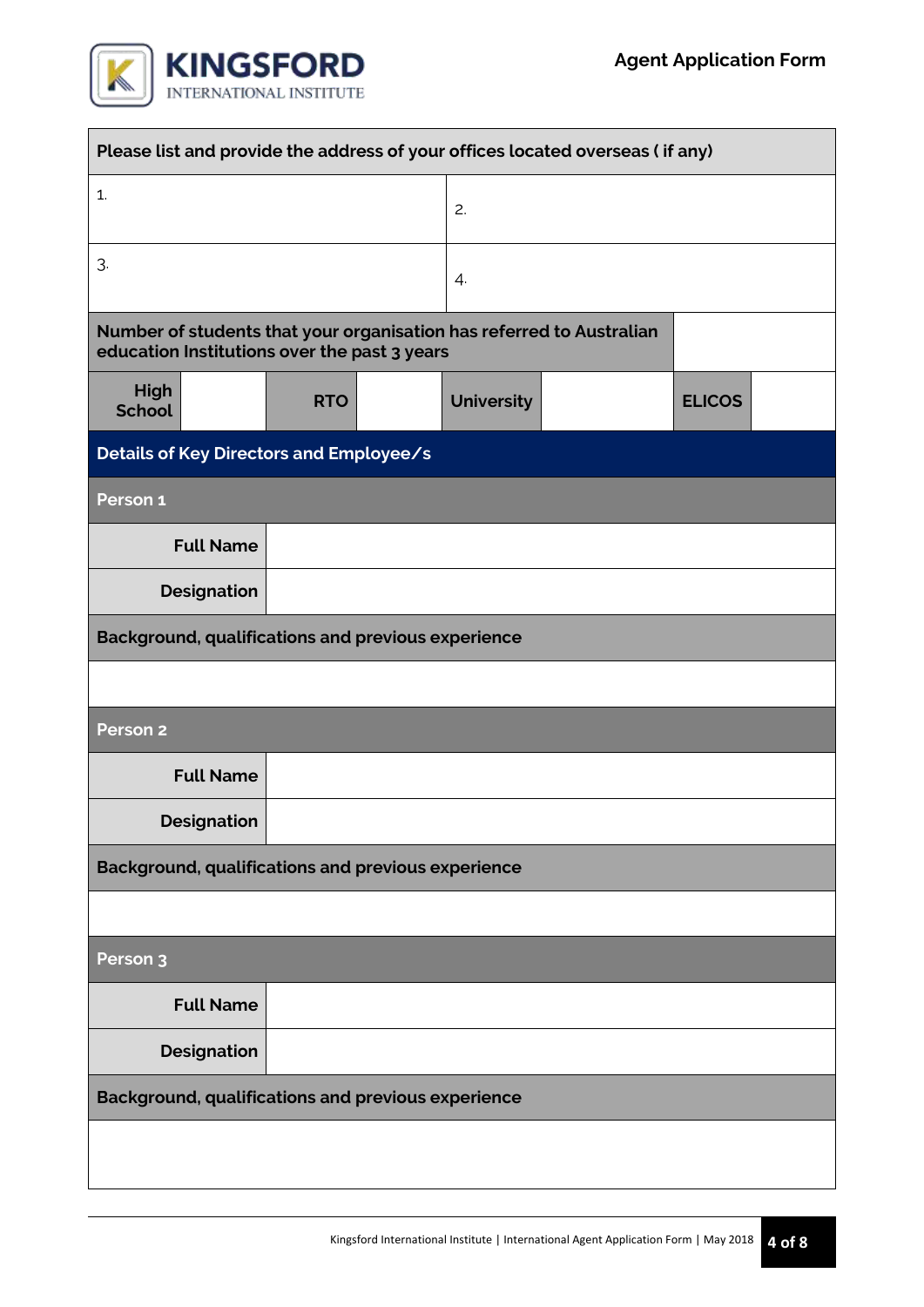| Please list any other Institutes/Universities/Educational institutions you have<br>represented or currently represent in Australia or another country.                                                   |  |                         |                            |  |
|----------------------------------------------------------------------------------------------------------------------------------------------------------------------------------------------------------|--|-------------------------|----------------------------|--|
|                                                                                                                                                                                                          |  |                         |                            |  |
|                                                                                                                                                                                                          |  |                         |                            |  |
| Understanding of and complying with ESOS requirements                                                                                                                                                    |  |                         |                            |  |
| Are you prepared to regularly monitor the following websites?                                                                                                                                            |  |                         |                            |  |
| Department of Home Affairs - www.homeaffairs.gov.au<br>Department of Education and Training - education.gov.au                                                                                           |  | $\Box Y$ es<br>or _     | $\Box$ No                  |  |
| Have you read the National Code of Practice for Providers of<br>Education and Training to Overseas Students to Overseas<br>Students 2018 (The National Code 2018)?                                       |  | $\Box$ Yes or $\Box$ No |                            |  |
| Please list the main responsibilities of Agents under the National Code 2018?                                                                                                                            |  |                         |                            |  |
|                                                                                                                                                                                                          |  |                         |                            |  |
|                                                                                                                                                                                                          |  |                         |                            |  |
| How will you comply with these obligations?                                                                                                                                                              |  |                         |                            |  |
|                                                                                                                                                                                                          |  |                         |                            |  |
| Do you understand that students coming to Australia on a student visa<br>must have a primary purpose of studying and must study full time?                                                               |  | $\Box$ Yes<br><b>or</b> | $\Box$ No                  |  |
| Do you understand that you must not make any guarantees about<br>achieving student visa and/or residential status in Australia, but that<br>you can refer students to the DHA website referred to above? |  |                         | $\Box$ No<br>$\Box$ Yes or |  |
| Are you prepared to comply with all requirements of Kingsford<br>International Institute about advertising and course material, application<br>procedures and providing information to students?         |  |                         | or □No                     |  |
| Are you prepared only to use material supplied by Kingsford<br>International Institute to describe the Institute and its courses?                                                                        |  |                         | or $\square$ No            |  |
| <b>Description of Potential Market</b>                                                                                                                                                                   |  |                         |                            |  |
| From which geographical area will your potential market come? Please describe any<br>strengths you have in these regions to justify your choice.                                                         |  |                         |                            |  |
|                                                                                                                                                                                                          |  |                         |                            |  |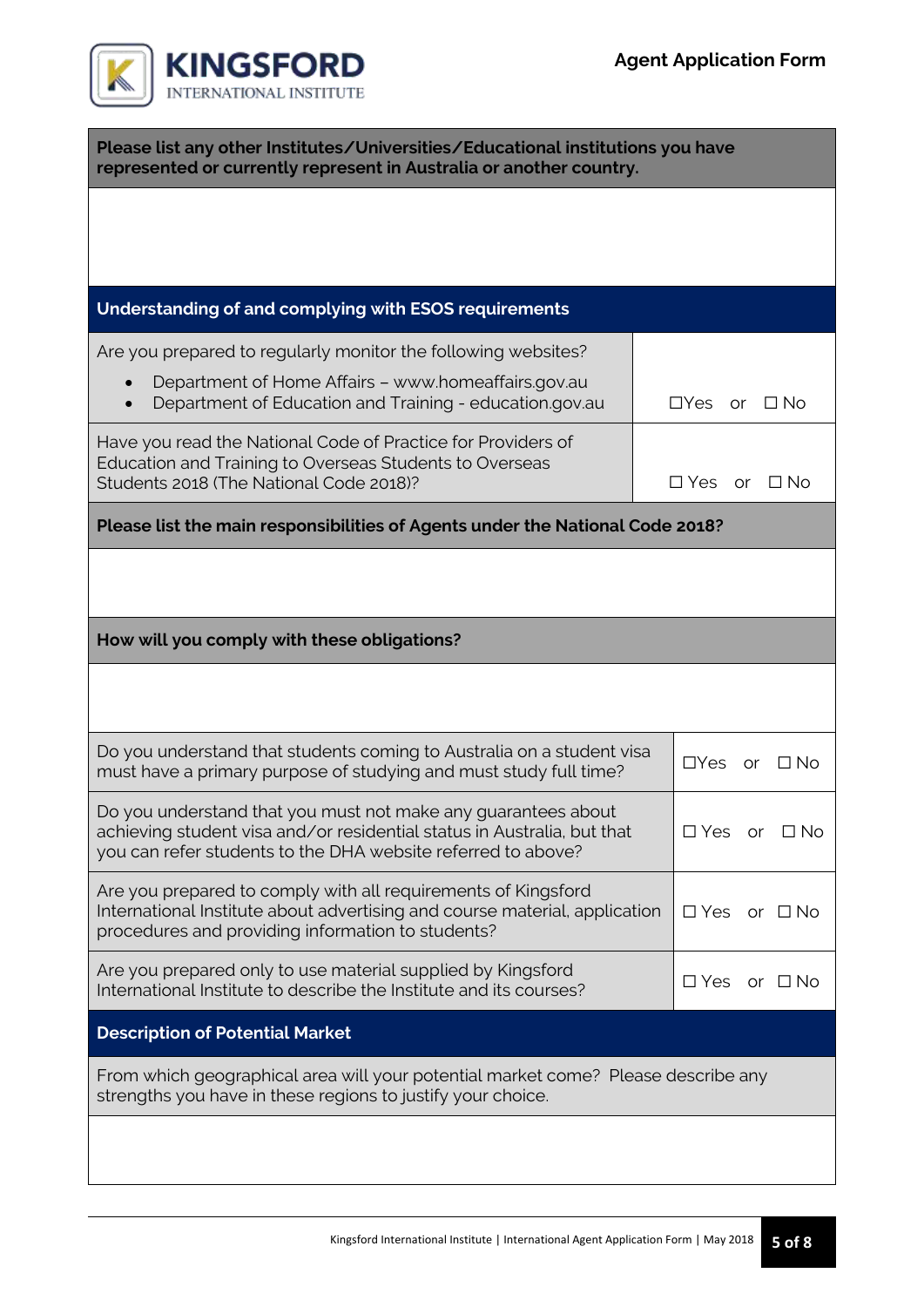

Please describe the characteristics of your potential market (age, income, educational background, university networks, etc.) Please use separate sheets, if necessary:

Which subject areas do you believe would be of interest to prospective students in your region or area?

#### **Proposal**

Please outline the support services you can offer to students

What do you believe is the most effective marketing strategy to employ in your particular area, region or market?

What is the most suitable time of the year to conduct a marketing trip to your region or a visit to your office to recruit students?

Please use the space provided below to include any other information you consider to be of importance to this application: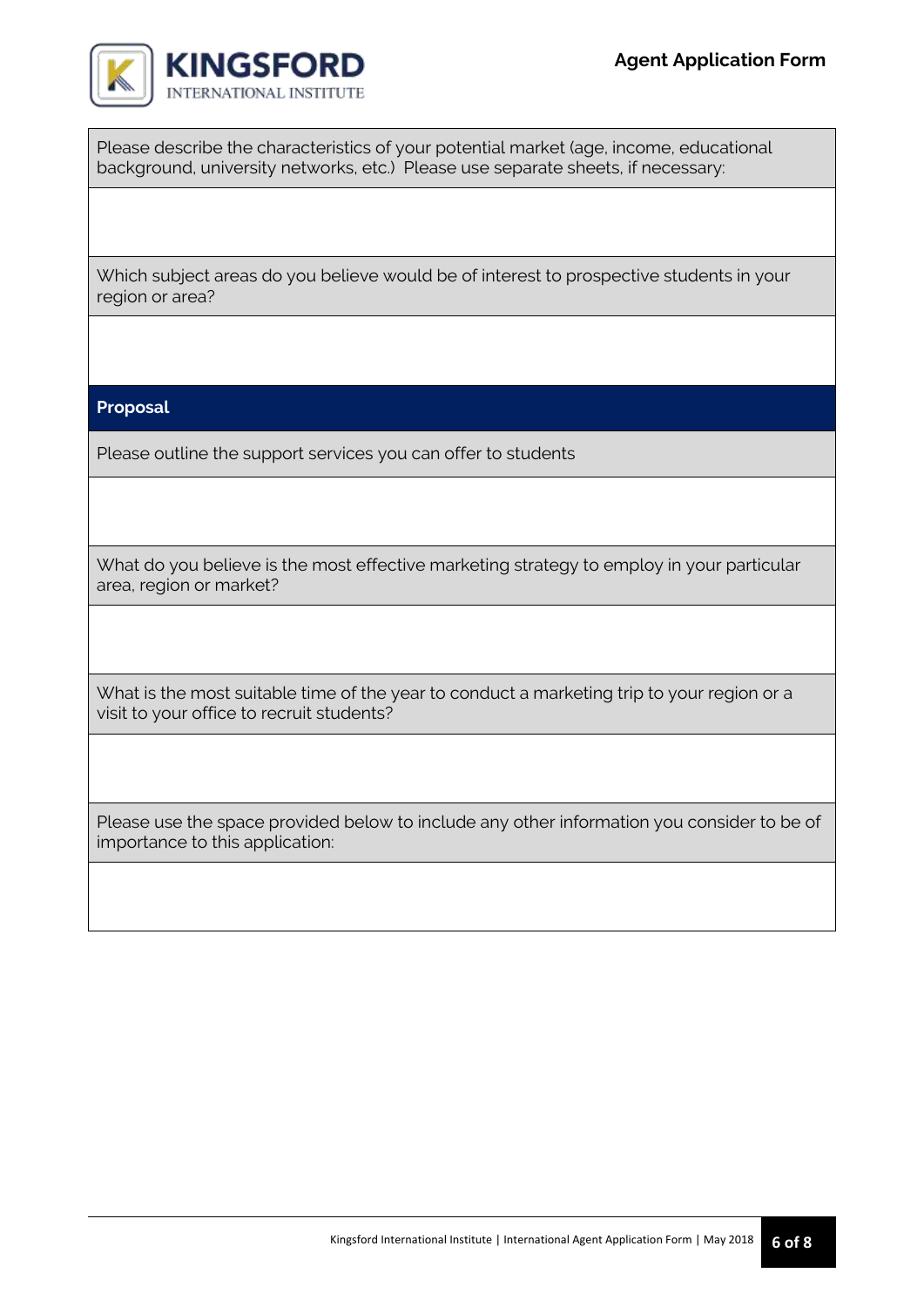

# **References**

**Please list the names of TWO (2) referees who can vouch for you and your company's financial standing and their contact details.**

| Reference 1       |  |
|-------------------|--|
| <b>First Name</b> |  |
| <b>Surname</b>    |  |
| Company           |  |
| Phone             |  |
| <b>Email</b>      |  |

| <b>Reference 2</b> |  |
|--------------------|--|
| <b>First Name</b>  |  |
| <b>Surname</b>     |  |
| Company            |  |
| Phone              |  |
| <b>Email</b>       |  |